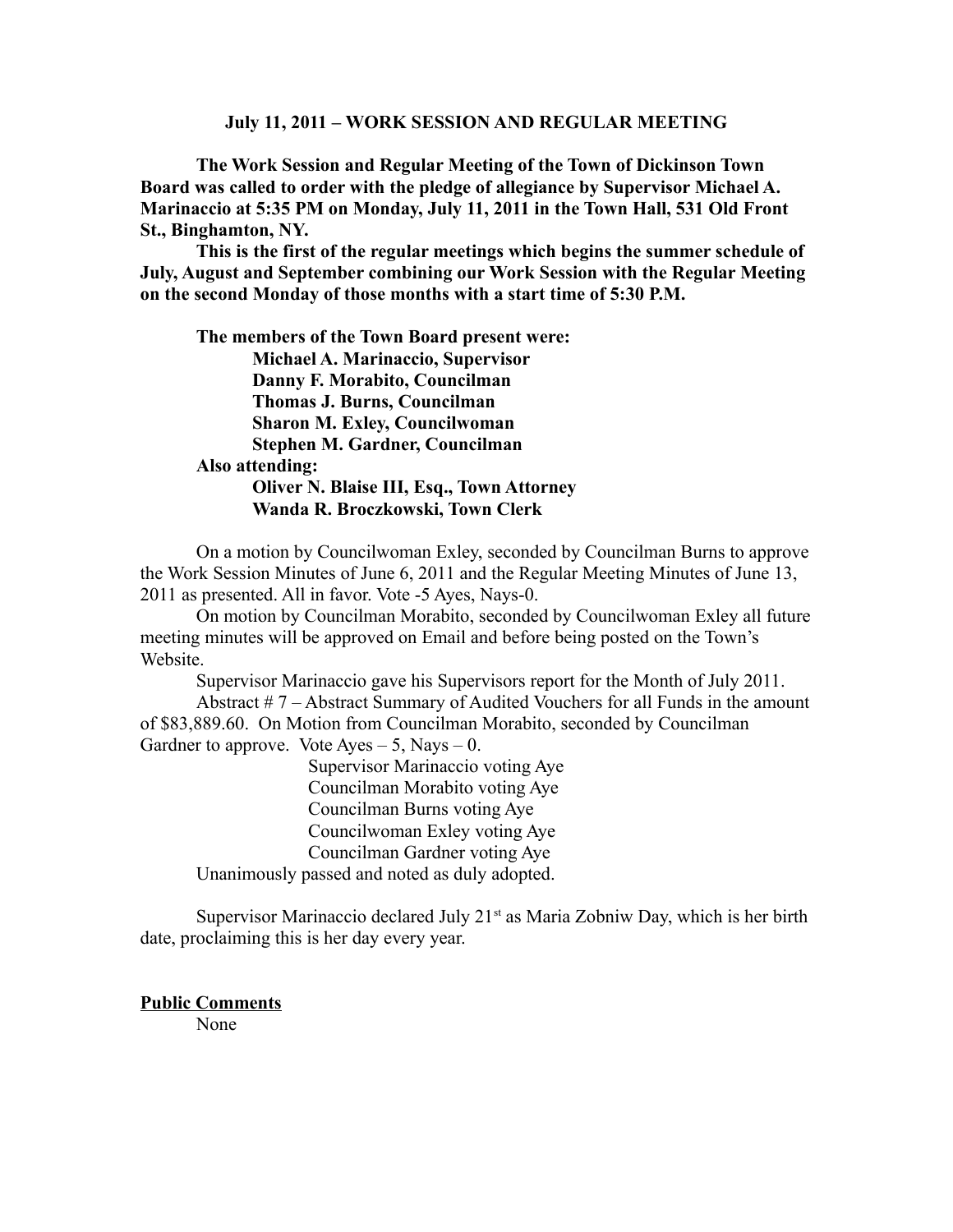#### **EMAIL MANAGEMENT**

Supervisor Marinaccio spoke on the town's use of Email. The town NEVER uses Email as a voting tool. We utilize the meetings to discuss these important matters.

We will focus on some of the New York State samples for review and decide what one we want and is best for the town and table to the August meeting. Allows us time to review the best Retention Policy of New York State Archives and Managing Electronic Records and developing a Policy for Managing Email within the Town. It is important to note, any Email within the town or personal Email is subject to scrutiny.

### **PROCEDURES FOR REQUESTED ROAD CLOSURES**

Attorney Blaise re-stated since the May meeting, the Town of Union has Code in place and do we want to utilize any of this? Highway Commissioner Kie said it is already covered in New York State Highway Law. Going back to the June meeting regarding the Town of Dickinson, Sunrise Terrace Community Center situation, he would still like the board to be involved or to certainly be aware of these requests. At the end of the discussion, we would go along with a 'verbal' request as long as it was reasonable for the neighborhood.

#### . **JOHN STREET DRAINAGE EASEMENT**

The Krukowski letter of July 1, 2011 Easement arranged on 218 John Street. Water comes off the hill onto Town of Chenango; goes to Hickory Road into the park. Catch basin(s) where it gets clogged. The basins were not created by the town; this is an issue. The town is attempting to meet with New York State Electric and Gas (NYSEG). Crews from NYSEG took photos, admitting there is a problem.

The ball is now in our court. Supervisor Marinaccio feels we should meet with the Kurkowski's and representatives of the TOD board. The key is, we contend, Mr. Kurkowski changed the path of the water causing actionable civilly. Do we want a temporary easement to take care of the matter providing access for our maintenance vehicles? It would allow us to clean out the drains and the basins.

Right now we need to only get the facts. Tom Wiser, Department of Transportation (DOT) Engineer needs to be contacted. TOD board members which will include: Commissioner Joel Kie, Attorney for the town, Oliver Blaise, Engineer for the town who is Ron Lake, Supervisor Marinaccio, Councilman Morabito and Councilman Burns. Attorney Blaise will contact Mr. Kurkowski's attorney.

It should be noted, Highway Commissioner Kie has already installed drainage of 300 feet, and would need to install an additional 240 feet for future.

# **Garbage district bids for 2012-2013**

Garbage collection bids will be for 2 years. Locally, we submit requests to four or five trash haulers along with publishing it in the Legal section of the newspaper. Bids are due by September  $30<sup>th</sup>$ ,  $2011$  and should be included in the budget.

### **TEMPORARY SIGNS**

Supervisor Marinaccio requested Attorney Blaise and Code Enforcement officer Rafferty meet regarding this matter.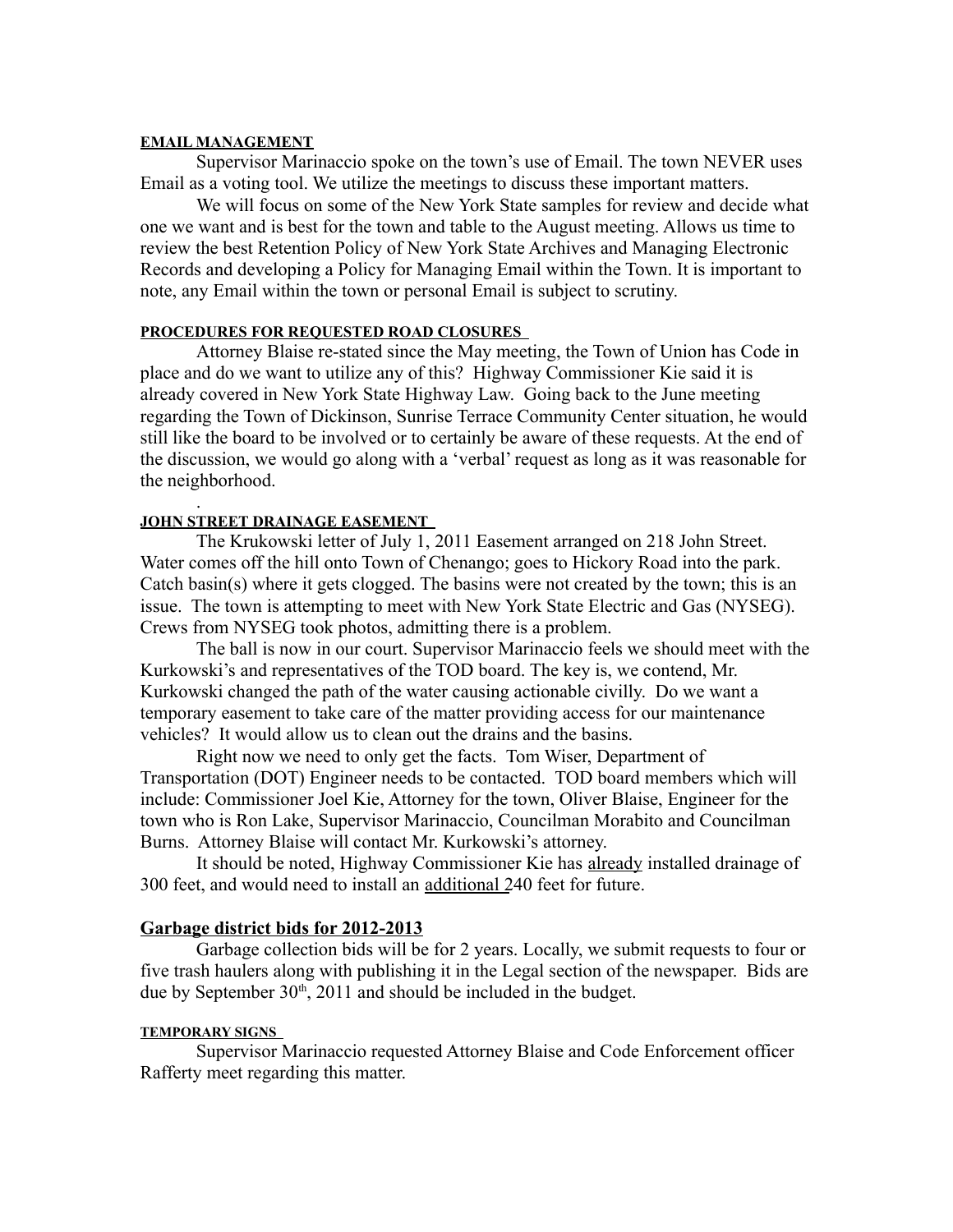## **Action on Utility Pole damage from 4/14/2011 Accident**

Commissioner Kie found out the name of the Windsor woman who hit a utility pole on Lower Stella Ireland Road. **All State** insurance company was contacted. Joel needs the cost of the parts and to make sure we have accurate costs to cover the new pole and all related costs. Commissioner Kie would rather a new pole. Attorney Blaise will draft a letter to cover the \$4,600 cost.

## **Status on Renee Operman, 34 North Broome Street**

On motion by Code Officer Rafferty and seconded by Supervisor Marinaccio to submit a report stating it is dangerous. It will need a board resolution. All in favor.

# **Committee Reports:**

### **Public Works**

Deyo Hill paving in progress. Glenwood Road and Sunset are also on the list. Danny Miller of the water department now has a new laptop with a new system.

## **Broome Developmental Center-Youthful Sex offender Program**

A radio show mentioned Supervisor Marinaccio's name on their show. It was in reference to the Glenwood Road facility, Broome Developmental Center getting out of the business of a state run youthful sex offenders program. Supervisor Marinaccio will plan to meet with the Supervisor or head of this agency to obtain further details since it is located in our town.

### **Flow Management**

Binghamton-Johnson City Joint Sewage Treatment Plant

Town Engineer Ron Lake reported further on the Sewage Treatment Plant. The Sewage Board will come up with a full management report cover approximately four years. Essentially all outside users are to get rid of all infiltration. It affects all Communities. Communities cannot have additional flow without going to this Sewage Board – to trade credits or purchase flow credits. It would be possible they might not sell us any credits. Ron Lake recommends the town start putting money aside to cover the costs of:

- Required Reports
- **Smoke Tests**
- $\blacksquare$  Televising
- Spending money in sewer districts
- Binghamton has Combined Sewage Overflow's (CSO's)

Danny Miller, of the Water Department is not in favor of spending any money until more information is made available and once DEC would set up a schedule over 5 years. Unfortunately, we do not have much time, explained Town Engineer Ron Lake. We do not have any choice in this matter. Currently it is 75% inflow coming from the City of Binghamton.

To further explain this, Smoke Testing consists of smoke forced into a drain and when this is done it would be to determine if there is an **OVER** flow. Danny's fear is once the Smoke Tests results are in, from both the college and the jail, their Flow Management situation could be in jeopardy. He recommends forewarning both **Broome**